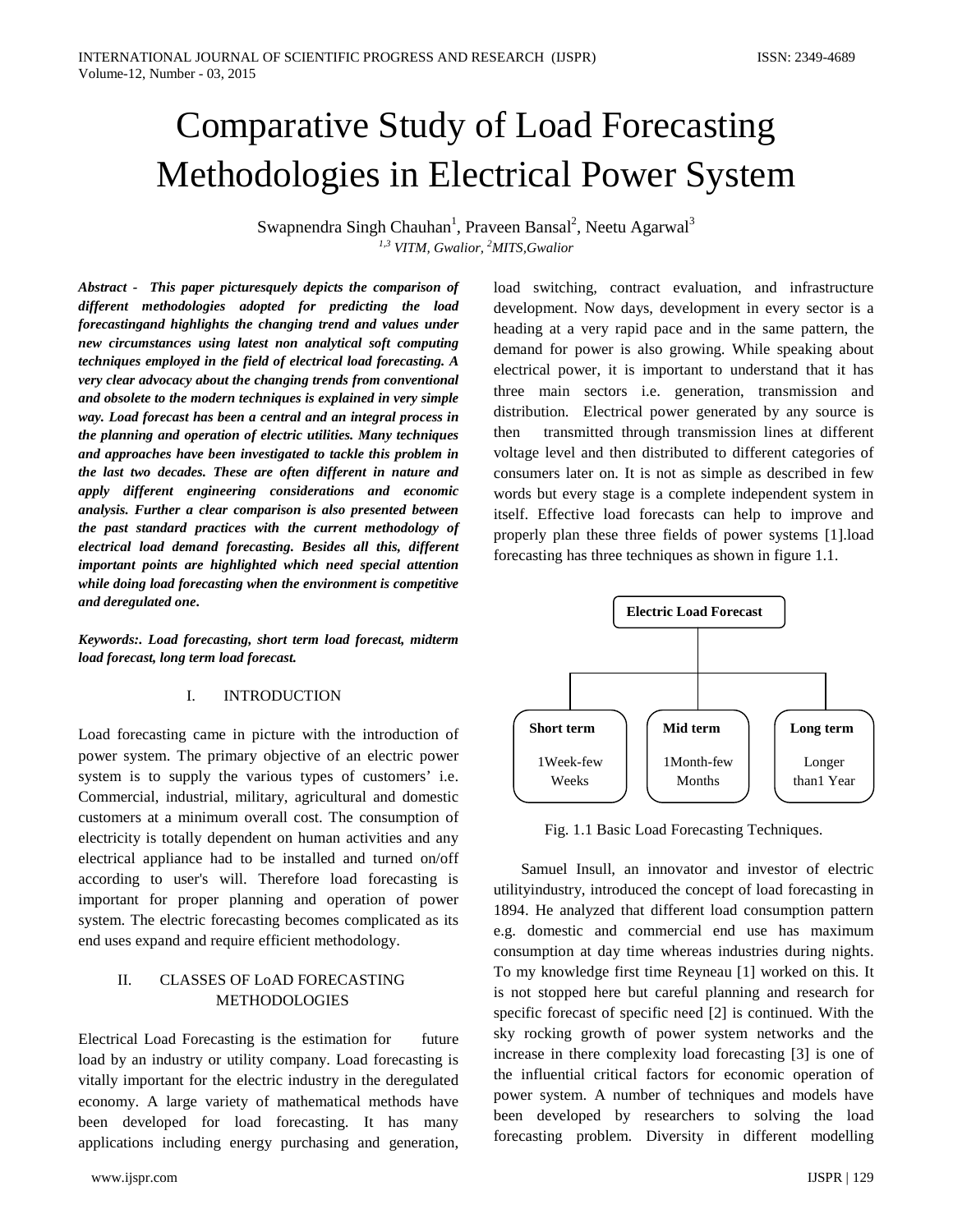techniques is because of nature of data sets in hand, type of load forecasting and nature of influencing factors on load variation [4]. Based on time horizon load forecasting is classified as:

- Short term Load forecasting: this is usually for a few hours to few weeks.
- \* Medium Term Load Forecasting: this is usually for a few months to few months.
- Long Term Load Forecasting: This is valid for longer than 1 year.

# III. SHORT TERM FORCASTING

Short term forecasting is the most preferable type of load forecasting as it is valid for a few hours to few weeks. Generally it is performed on daily basis for the day ahead with hourly or below it. Various conventional techniques [25] are available in literature and most popular technique is defined as statistical technique [26]. The emergence of artificial intelligence technologies [27] has modified these conventional techniques over the last decades. The load forecasting is influenced by several factors, i.e.: economics, times, weather, and random effects [4]. One of the difficult tasks with STLF is that these factors influences different areas with different contribution and therefore a specified prediction algorithms [28, 29] is needed. The diversity in usage area and generation will lead to various forecasting techniques [30]. Based on the various types of studies present in literature, [31, 32, 33] the load forecasting techniques may be classified into Conventional, Modified and Soft computing based Forecasting Techniques [46].

High forecasting accuracy and speed are the two most important requirements of short-term load forecasting and it is important to analyze the load characteristics and identify the main factors affecting the load. In electricity markets, the traditional load affecting factors such as season, day type and weather, electricity price that have voluntary and may have a complicated relationship with system load*.*

Various forecasting techniques have been applied to shortterm load forecasting to improve accuracy and efficiency. In general, these techniques can be classified as either traditional or modern. Traditional statistical load forecasting techniques, such as regression, time series, pattern recognition, Kalman filters, etc., have been used in practice for a long time, showing the forecasting accuracy that is system dependent. These traditional methods can be combined using weighted multi-model forecasting techniques, showing adequate results in practical systems. However, these methods cannot properly represent the complex nonlinear relationships that exist between the load and a series of factors that influence it, which are typically dependent on system changes (e.g., season or time of day).

The short term load forecasting methods are

- Similar Day Lookup Approach
- ❖ Regression Based Approach
- **❖** Time Series Analysis
- Artificial Neural Network
- Expert System
- Fuzzy logic
- Support Vector Machines.
- Hybrid Techniques
- 1) Similar Day Lookup Approach: Similar day approach is based on searching historical data of days of one, two or three years having the similar characteristics to the day of forecast. The characteristics include similar weather conditions, similar day of the week or date. The load of the similar day is considered as the forecast. Now, instead of taking a single similar day, forecasting is done through linear combinations or regression procedures by taking several similar days. The trend coefficients of the previous years are extracted from the similar days and forecast of the concern day is done on their basis.
- 2) Regression Based Approach: Regression is the one of most widely used statistical techniques. For electric load forecasting, regression methods are usually used to model the relationship of load consumption and other factors such as weather, day type, and customer class. There are several regression models for the next day peak forecasting. Their models contain deterministic influences such as holidays, random variables influences such as average loads, and exogenous influences such as weather.
- 3) Time Series Analysis:The time series approach is most popular [38]. Due to accuracy of its results. It is still used by many utilities companies. To forecast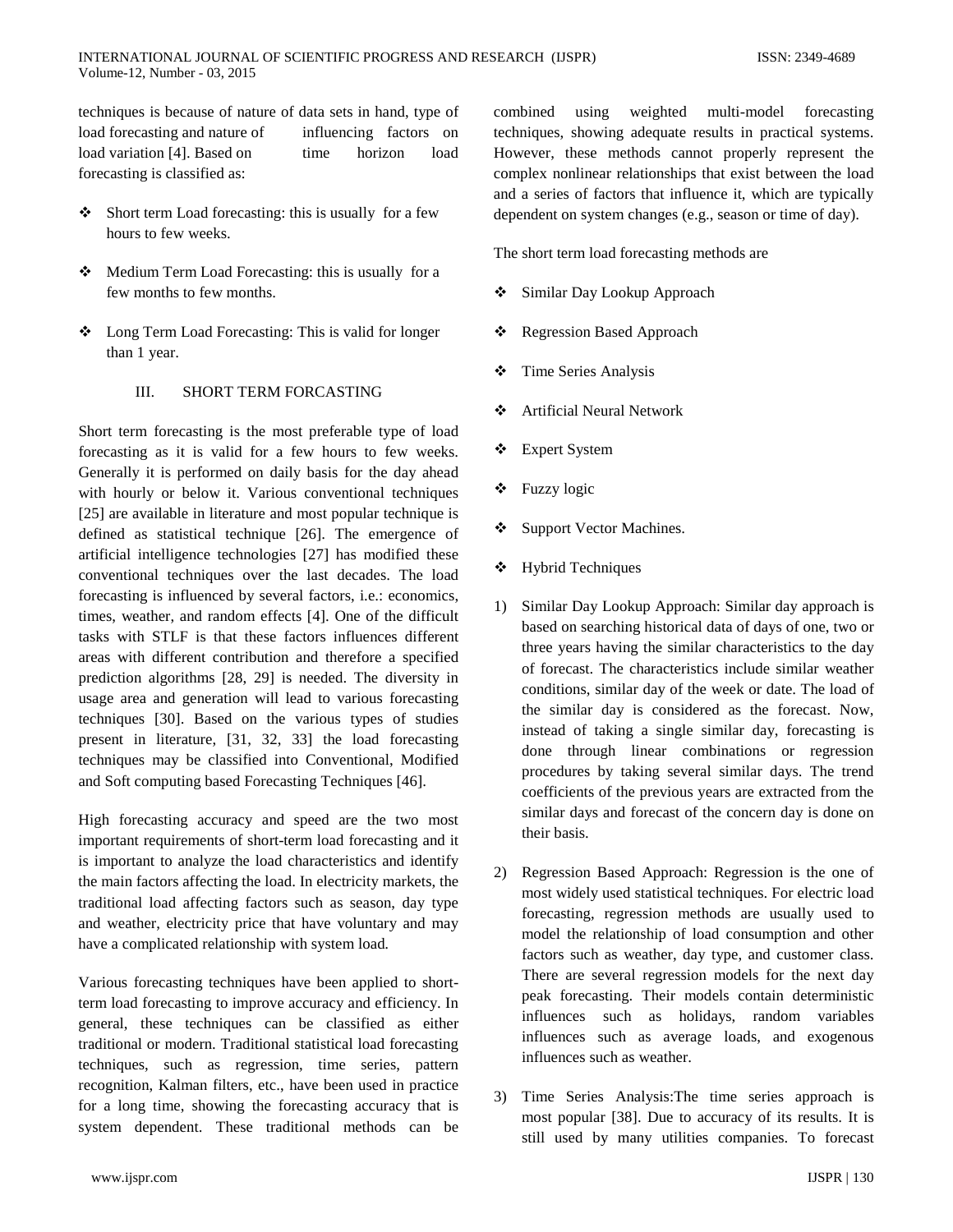present load the time series observes the actual load pattern. Characteristics of the added linear filter make it capable of into Auto Regressive (AR), Moving-Average (MA), and Auto Regressive Integrated Moving Average (ARIMA) and Autoregressive Moving Average (ARMA) processes. This is a very popular class of forecasting models.

- 4) Artificial Neural Network: Artificial neural networks has been introduced in electric load forecasting problem since 1992 [42]. Neural networks posses' linear or nonlinear mathematical function between input and output variable. Usually ANN consists of a number of interconnected layers. Some timefeedback are also utilized to increase the accuracy of model.
- 5) Expert System: Expert systems are new techniques that have emerged as a result of advances in the field of articial intelligence. An expert system is a computer program that has the ability to reason, explain, and have its knowledge base expanded as new information becomes available to it.To build the model, the knowledge engineer' extracts load forecasting knowledge from an expert in the by what is called the knowledge base component of the expert system. This knowledge is represented as facts and IF-THEN rules, and consists of the set of relationships between the changes in the system load and changes in natural and forced condition factors that effect the use of electricity. This rule base is used daily to generate the forecasts. Some of the rules do not change over time, while others have to be updated continually.
- 6) Fuzzy logic: Fuzzy logic is a technique which do not involve mathematical expression of inputs and outputs. In the fuzzy logic forecaster past load data are used to train input and output pattern will be generated after defuzzification. It is well known that a fuzzy logic system with centroid defuzzification can identify and approximate any unknown dynamic system (here load) on the compact set to arbitrary accuracy. Liu et al. (1996) observed that a fuzzy logic system has great capability in drawing similarities from huge data. The similarities in input data  $(L<sub>i</sub> i; L<sub>0</sub>)$  can be identified by different first order differences (Vk) and second-order differences (Ak), which are defined as:

$$
V_k = (L_k - L_{k-1} \t)/T, & A_k = (V_k - V_{k-1})/T
$$

The fuzzy logic-based forecaster works in two stages: training and on-line forecasting.

- 7) Support Vector Machines: Support Vector Machines (SVM) are the most powerful and very recent techniques for the solution of classification and regression problems. This approach was come to known from the work of Vapnik's, his statistical learning theory. Other from the neural network and other intelligent systems, which try to define the complex functions of the inputs, support vector machines use the nonlinear mapping of the data in to high dimensional features by using the kernel functions mostly. In support vector machines, we use simple linear functions to create linear decision boundaries in the new space. In the case of neural network, the problem is in the choosing of architecture and in the case of support vector machine, problems occurs in choosing a suitable kernel.
- 8) Integrated Techniques or Hybrid Techniques:
- 9) It is very difficult for a forecaster to select a unique model for unique situations. Generally a number of models are proposed and one with the most accurate result or minimum error is selected. However, the final selected model may not necessarily be the best due to some other factors. Different combining two or more techniques these errors can be easily removed. The integrated model [44] of different techniques is known as Hybrid system, which utilizes combination of different techniques

#### IV. COMPARISON OF APPROACHES

In addition to classifying load-forecasting approaches, it is important to compare different categories and individual techniques. A number of researchers have attempted to empirically compare some of the methods used in load forecasting. One of the earliest and most comprehensive comparisons is made by Willis and Northcote-Green (1984), who performed comparison tests on 14 load forecasting methods. Atlas *et al*. (1989) compared the performance of different structuresof neural networks with regression models. Dash *et al*. (1995a) also compared several fuzzy neural network based methods. Another comparison between neural networks and econometric models of forecasting electricity consumption was performed by Liu *et al*. (1991). Girgis *et al*. (1995) used actual load data to compare estimation errors of one-hour ahead and onedayahead forecasts associated with three self-learning forecasting techniques. These techniques are: adaptive Kalman Filter, neural networks, and expert systems.On the basis of a simulation study, Liu *et al*. (1996) compared three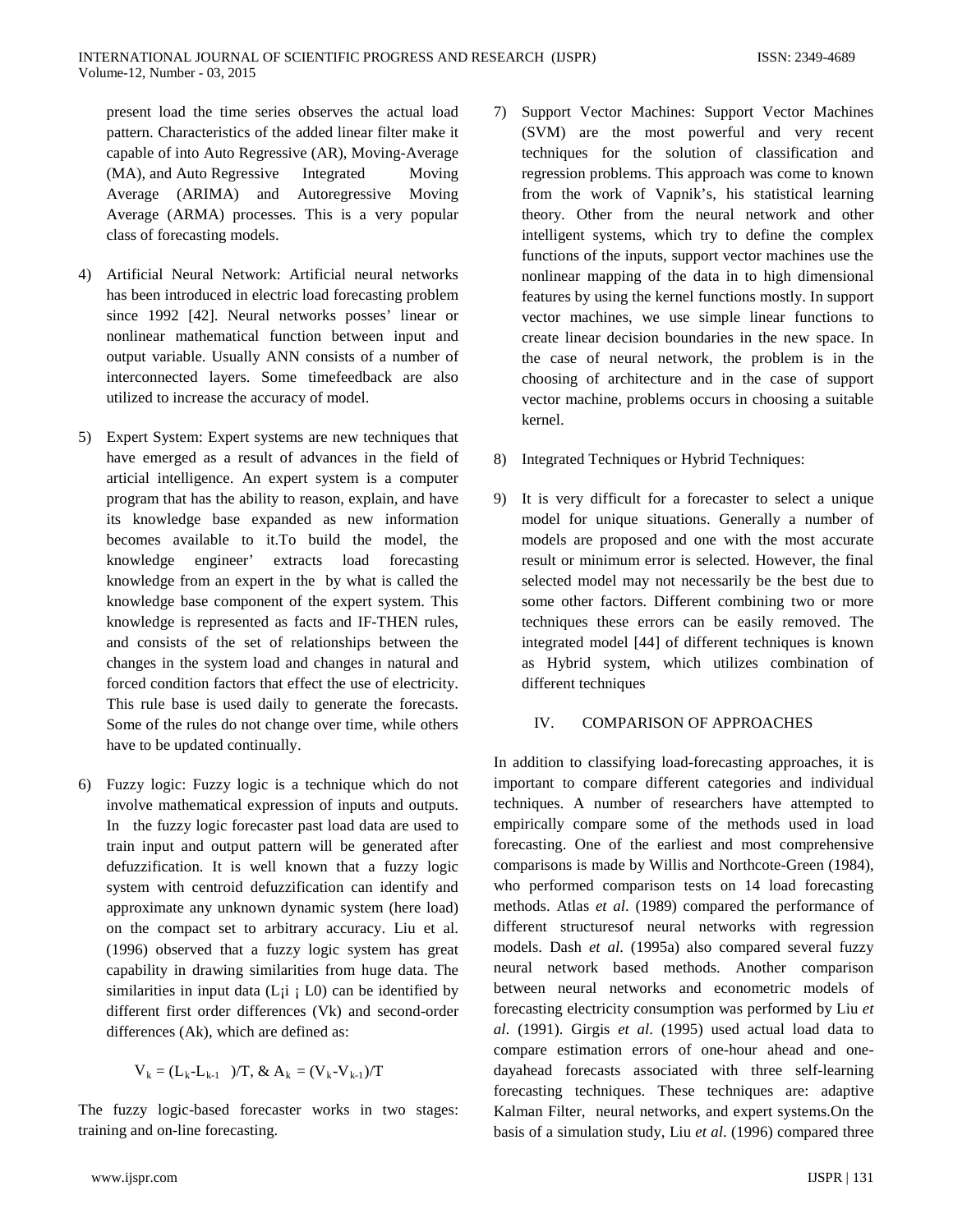other techniques of fuzzy logic (FL),neural networks (NN) and autoregressive models (AR),concluding that NN and FL are much superior to AR models of STLF. Other limited comparative data exist, provided by many researchers to establish the superiority of their proposed forecasting methods over a limited number of previously published methods. For example, Mbamalu and El-Hawary (1993) compared their interactive autoregressive model to the Box-Jenkins method. Willis *et al*. (1995) compared their simulation-based method to two other simulation methods. Wu and Lu (1999) compared their fuzzy modelling method to Box- Jenkins transfer functions and ANN. Srinivasan *et al*. (1999) compared their NN-fuzzy expert system methodology to a regression-based model, showing significant improvement in forecasting accuracy. The need for upto-date comprehensive comparisons of the di€ erent load forecasting methods provides a challenging opportunity for future research, given the wide variety of objectives and assumptions, and the unlimited possibility of mixingand matching different components of various methods.

## V. CONCLUSION

Different techniques have been applied to load forecasting.Eight approaches have been reviewed in this paper viz are Similar Day Lookup Approach, Regression Based Approach,Time Series Analysis,Artificial Neural Network,Expert System ,Fuzzy logic, Support Vector Machines & Hybrid Techniques.After surveying all these approaches, we can observe a clear trend toward new, stochastic, and dynamic forecasting techniques. It seems a lot of current research effort is focused on three such methods: fuzzy logic, expert systems and particularly neural networks. There is also a clear move towards hybrid methods, which combine two or more of these techniques.

## VI. FUTURE SCOPES

For utilities that are responsible for developing one to three year ahead volumetric sales forecasts by class of

service (e.g. Residential, Commercial, Industrial), the larger the customer base the more accurate the forecasts. The key sources of forecast errors are under/over forecasting customer growth and actual weather conditions differing ignificantly to average or normal weather conditions which are used for the forecast.

For utilities or system operators responsible for transmission /distribution/generation capital investment, the forecast accuracy values depend on the length of the forecast

horizon. Longer term forecasts (i.e., 5 to 20 years or longer) depend heavily on accurate customer growth forecasts.For energy retailers and utilities that are responsible for procuring short-term power to meet the energy needs of their portfolio of clients the forecast accuracy range depends heavily on the composition of the customer portfolio. In general, the larger the portfolio (i.e. the greater the number of customers served) the more accurate the forecasts become. This is due to the fact that as bigger the number of the portfolio size is, the bigger the number of the customers' electricity demand that is taking into consideration as an input in the forecasting methods and the predictions of the load and price are more accurate than the case of a small portfolio size.

#### REFERENCES

- [1] P. O. Reyneau, "Load Prediction on residence circuits," *Electrical World, A review of current progress in electricity and its practical application,* Mc Graw Hill Company, New York, Vol. 71, no.19,pp.969-971, 1918.
- [2] Godard, W. Wallace, "Electrical Utility Load Forecasting [includesdiscussion]," *Transactions of the American Institute of Electrical Engineers Power Apparatus and Systems, Part III*, vol.74, no.3, Jan.1955.
- [3] R. G. Hooke, "Forecasting the demand for electricity," *Electrical Engineering*, vol.75, no.2, pp.132-132, Feb. 1956.
- [4] G. T. Heinemann, D. A. Nordmian, and E.C. Plant, "The Relationship Between Summer Weather and Summer Loads - A Regression Analysis," *IEEE Transactions on Power Apparatus and Systems,* Vol.PAS-85, no.11, pp.1144-1154, Nov. 1966.
- [5] Z. A. Yamayee, and H. Hakimmashhadi, "A Flexible Generation Planning Approach Recognizing Long Term Load Growth Uncertainty," *IEEE Transactions on Power Apparatus and Systems,* Vol.PAS-103, no.8, pp.1990-1996, Aug. 1984.
- [6] M. M. Dalvand, S. Azami, and H. Tarimoradi, "Long-term load forecasting of Iranian power grid using fuzzy and artificial neural networks," *Proceedings of 43rd International Universities Power Engineering Conference, UPEC 2008*, pp.1-4, Sept. 2008.
- [7] S. P. Moutter, P. S. Bodger, and P. T. Gough, "Spectral decomposition and extrapolation of variations in electricity loading," *Proceedings on IEE C on Generation, Transmission and Distribution,* vol.133, no.5, pp.247-255, July 1986.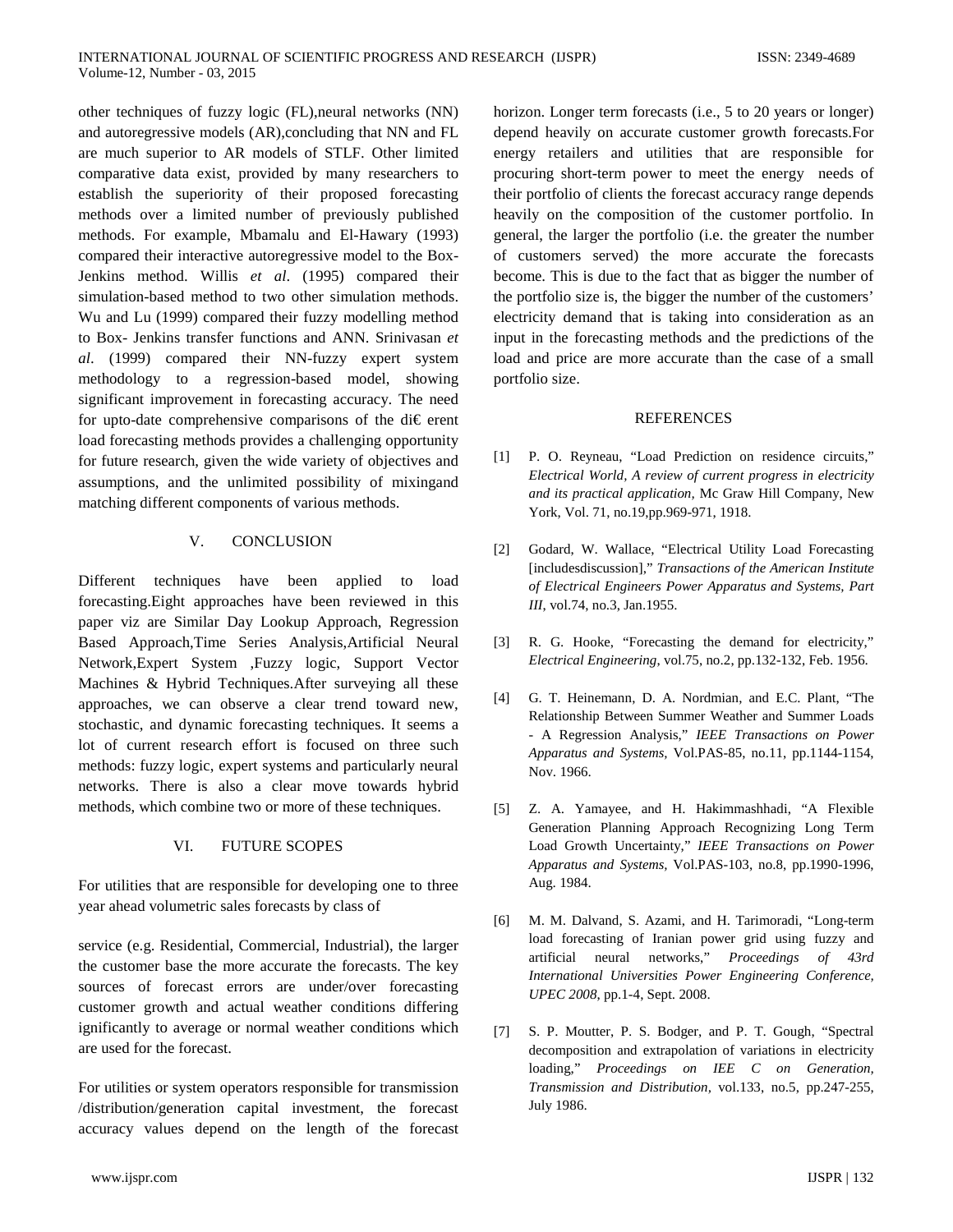- [8] N. X. Jia, R. Yokoyama, Y. C. Zhou, and Z. Y. Gao, "A flexible longterm load forecasting approach based on new dynamic simulation.theory — GSIM," *International Journal of Electrical Power & Energy Systems*, Vol. 23, Issue 7, pp. 549-556, October 2001.
- [9] C. W. Gellings. *Demand Forecasting for Electric Utilities*. The Fairmont Press, Lilburn, GA, 1996.
- [10] E. A. Feinberg, and D. Genethliou, *Applied Mathematics for Power Systems,* State University of New York, Stony Brook, US, 2001.
- [11] F. C. W. and T. T. Nguyen, "Models for long term energy forecasting",*IEEE Power Engineering Society General Meeting*, Vol. 1, pp. 235-239, July 2003.
- [12] N. L. Y. Dongxiao, "Application of Principal Component Regression Analysis in power load forecasting for medium and long term,"*Proceedings of 3rd International Conference on Advanced Computer Theory and Engineering (ICACTE)*, vol.3, pp. 201-203, Aug. 2010.
- [13] M. T. Heque and A. M. Kashtiban "Application of neural networks in power systems; A review," *Transaction of Engineering*, C*omputing and Technology*, Vol. 6, No. 1, pp. 53-57, June 2005.
- [14] A. F. Atiya, "Development of an intelligent long term electric load forecasting system," *Proceedings of the International Conference*, *ISAPapos*, pp. 288-292, 1996.
- [15] B. S. Kermanshahi and H. Iwamiya "Up to year 2020 load forecasting using neural nets," *Electric Power System Research (Elsevier)*, Vol. 24, No. 9, pp. 789-797, 2002.
- [16] Z. A. Jaffery, and Ibraheem, "Fuzzy time series: An Application to Electric Energy Demand Forecasting," *Proc. of the All India Jamia Electrical Engineering on Recent Trends in Power Management,* pp*.* 28-34, 2003.
- [17] V. Shrivastava, and R. B. Misra, "A Novel Approach of Input Variable Selection for ANN Based Load Forecasting," *Proceedings of Joint International Conference on Power System Technology and IEEE Power India Conference, POWERCON*, pp.1,5, Oct. 2008.
- [18] N. J. Hobbs, B. H. Kim, and K. Y. Lee, "Long-Term Load Forecasting Using System Type Neural Network Architecture," *Proceedings of International Conference on Intelligent Systems Applications to Power Systems, ISAP*, pp.1-7, Nov. 2007.
- [19] T. Q. D. Khoa, L. M. Phuong, P. T. T. Binh and N. T. H. Lien, "Application of wavelet and neural network to longterm load forecasting," *Proceedings of International*

*Conference on Power System Technology Singapore*, pp. 840-844, November 2004.

- [20] Z. Ji, P. Zhang, and Z. Zhao, "Application of Wavelet Neutral Network and Rough Set Theory to Forecast Mid-Long-Term Electric Power Load," *First International Workshop on Education Technology and Computer Science, ETCS*, vol.1, pp.1104-1108, March 2009.
- [21] K. M. E. Naggar and K. A. A.-Rumaih, "Electric load forecasting using genetic based algorithm, optimal filter estimator and least error square technique: Comparative study," *Transaction of Engineering, Computing and Technology*, Vol. 6, pp. 138-142, June 2005.
- [22] K. Karabuluta, A. Alkanb and A. S. Yilmaz, "Long term energy consumption forecasting genetic programming," *Association for Scientific Research, Mathematical And Computational Applications*, Vol. 13. No. 2, pp. 71-80, 2008.
- [23] L. A. Zadeh, "The Concept of a Linguistic Variable and its Applicationto Approximate Reasoning Parts 1." *Information Sciences, vol.* 8, 199- 249, 1975.
- [24] M. A. Faraht, "Long-term industrial load forecasting and planning using neural networks technique and fuzzy interface method," *Proceedings of 39th International Universities Power EngineeringConference, UPEC,* Vol. 1, pp. 368-372, 2004.
- [25] J. Toyoda, Mo-S. Chen, and Y. Inoue, "An Application of State Estimation to Short-Term Load Forecasting, Part I: Forecasting Modeling," *IEEE Transactions on Power Apparatus and Systems,* vol.PAS-89, no.7, pp.1678-1682, Sept. 1970.
- [26] A. A. El-Keib, X. Ma, and H. Ma, "Advancement of statistical based modeling techniques for short-term load forecasting," *Electric Power Systems Research,* Volume 35, Issue 1, pp. 51-58, October 1995.
- [27] D. Park, M. El-Sharkawi, R. Marks, A. Atlas, and M. Damborg,"Electric Load Forecasting Using an Artificial Neural Network," *IEEETrans. on Power Systems*, Vol. 6, No. 2, pp. 442-449, 1991.
- [28] M. S. Abou-Hussien, M. S. Kandlil, M. A. Tantawy, and S. A. Farghal,"An Accurate Model for Short-Term Load Forecasting," *IEEE Transactions on Power Apparatus and Systems*, vol.PAS-100, no.9,pp.4158-4165, Sept. 1981.
- [29] S. N. Basu, "Short term localized load prediction," IEEE Transactions on Power Systems, vol.7, no.1, pp.389-397, Feb 1992